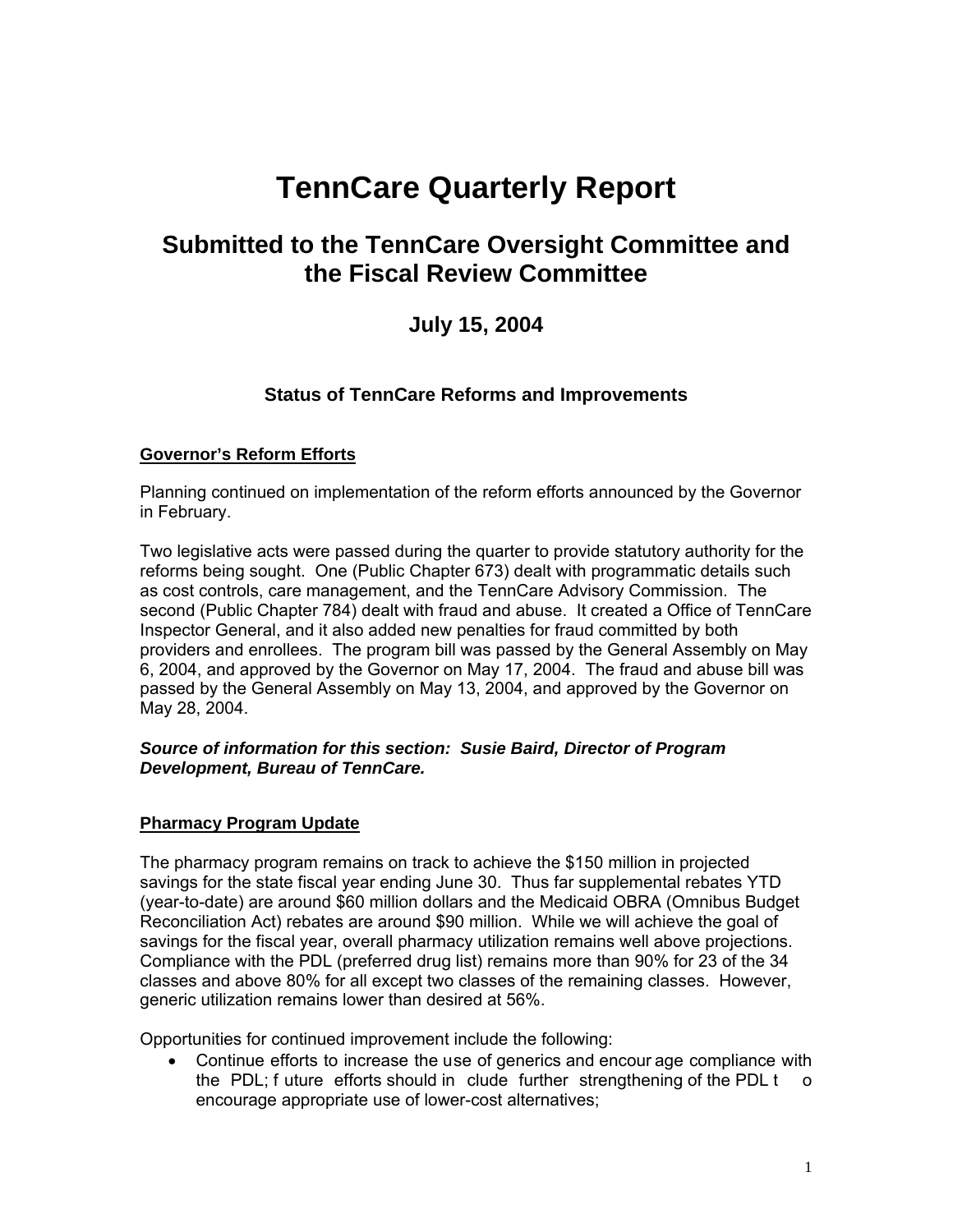- New edits to enhance efforts to prevent fraud and abuse.
- Increased DUR (Drug Utilization Review) committee actions to address potential overutilization.
- Continue reform efforts to develop a new pharmacy benefit.

## *Source of information for this section: Dr. David Hollis, Chief Medical Officer, Bureau of TennCare.*

#### **Dental Program Recognition**

On June 10, 2004, it was announced that the upcoming edition of the American Dental Association's (ADA) national publication, *ADA News*, would include a profile of the TennCare dental program, calling it "a model for other states to follow" in their Medicaid dental programs.

Dr. Jackson Brown, associate executive director for the ADA Health Policy Resources Center, called the TennCare dental program a "resounding success" that "has markedly improved access to dental care among the state's low-income children and dramatically increased participation by Tennessee dentists."

ADA President, Dr. Eugene Sekiguchi, stated in the article that "the TennCare model is an example of how to do things right."

The TennCare Bureau, on October 1, 2002, moved the administration of TennCare dental services from 10 managed care organizations to a single dental benefits manager (DBM), Doral Dental USA. As the DBM for TennCare, Doral is responsible for maintaining an adequate dental provider network, paying provider claims, and providing member and outreach services.

#### *Source of information for this section: Marilyn Elam, Communications Manager, Bureau of TennCare.*

## **Renewal Status**

TennCare started the annual "renewal" process in January, with the following results:

- Initial notices sent, January through June 2004: 92,071 individuals (72,761 cases)
- 30-day notices sent, February through June 2004: 58,383 individuals (45,110 cases)
- 70-day notices sent, April through July 2, 2004: 27,662 individuals (20,822 cases)
- Number termed as of July 2, 2004, for no response after 90 days: 10,576 individuals (8,166 cases)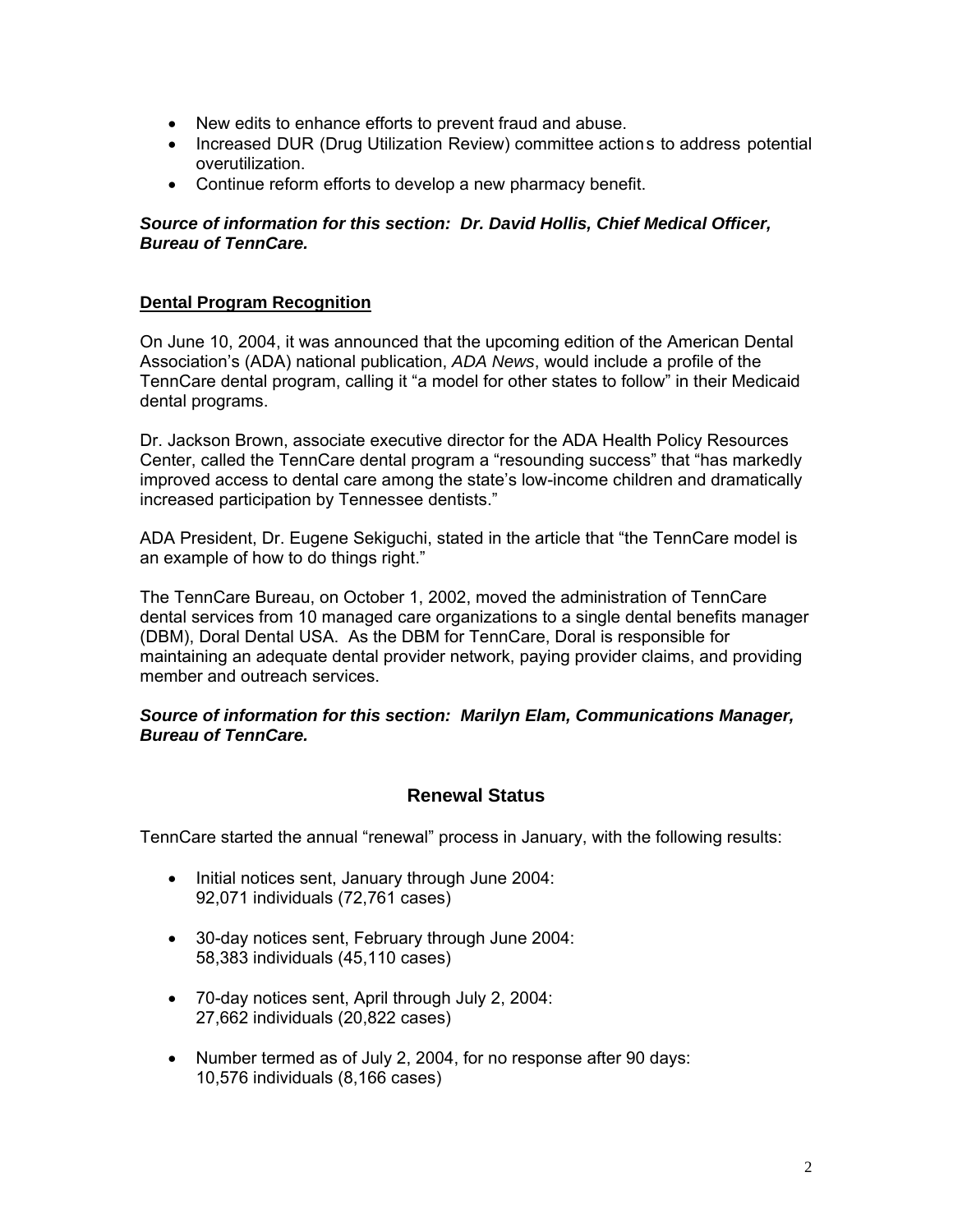*Sources of information for this section: Ken Barker, Director of Information Services, Bureau of TennCare; Tracy Purcell, Inter-Departmental Coordinator, Bureau of TennCare; Patti Killingsworth, Director of Policy/Advocacy Liaison, Bureau of TennCare.* 

## **Status of Filling Top Leadership Positions in the Bureau**

There were no top leadership positions filled during this quarter, although several, including the Pharmacy Director, remain vacant.

## **Number of Recipients on TennCare and Costs to the State**

As of the end of the quarter, there were 1,338,187 enrollees on TennCare: 1,075,872 Medicaid eligibles and 262,315 Uninsureds and Uninsurables.

During the fourth quarter of SFY 04, TennCare spent \$1,187,442,728.44 (net projected drug rebates) for managed care services. These expenditures included: payments to the managed care organizations (MCOs), payments to the behavioral health organizations (BHOs), payments to the dental benefits manager, and payments to the pharmacy benefits manager (PBM).

*Source of information for this section: Carolyn Johnson, Administrative Services Unit, Bureau of TennCare.* 

## **Viability of MCOs in the TennCare Program**

## **Claims Payment Analysis**

The prompt pay requirements of T.C.A. § 56-32-226(b) mandate that each health maintenance organization and behavioral health organization ensure that 90% of clean claims for payment for services delivered to a TennCare enrollee are paid within 30 days of the receipt of such claims and 99.5% of all provider claims are processed within 60 days of receipt.

TDCI (the Tennessee Department of Commerce and Insurance) requested data files of all TennCare processed medical claims from TennCare MCOs, BHOs and the Dental Benefit Manager (DBM) for the month of April 2004. TDCI also requested data files of pended TennCare claims as of April 30, 2004, and a paid claims triangle from April 1, 2003, through April 30, 2004. All TennCare MCOs, BHOs and the DBM were in compliance with prompt pay requirements for the month of April 2004.

The TennCare Division of TDCI also requested data related to claims processing from the TennCare pharmacy benefits manager (PBM). Per Section A.2.2.1.c. of the TennCare contract with First Health Services Corporation, First Health must pay 95% of all clean claims within 20 calendar days of receipt and the remaining 5% of clean claims within 10 calendar days. First Health Services was in compliance with the contractual requirements for the month of April 2004.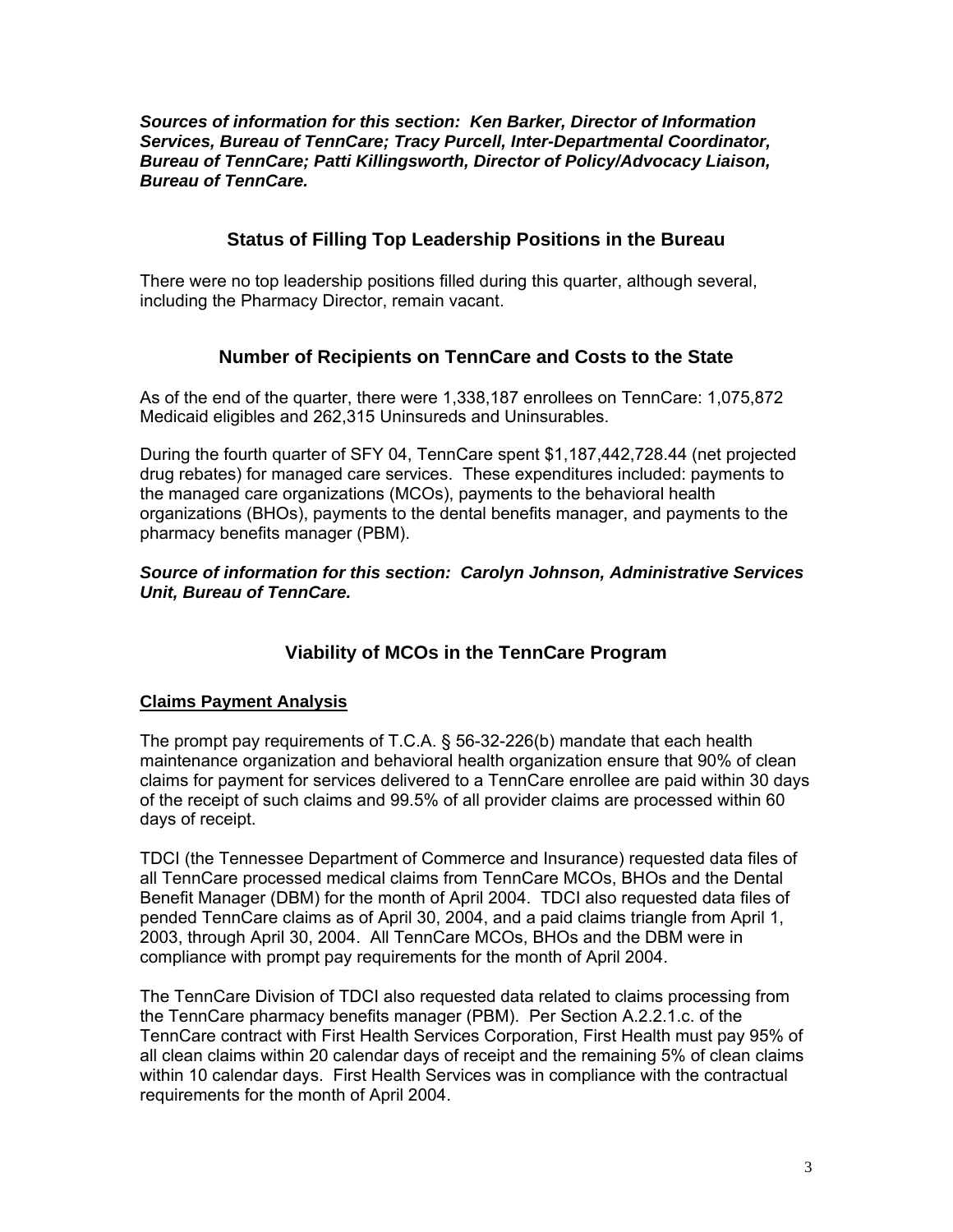As part of TDCI's cycle of analyzing claims data for the first month in each quarter, the division will review claims data for all TennCare MCOs, BHOs, the DBM and the PBM for July 2004.

## **Net Worth Requirement**

All health maintenance organizations (HMOs) and behavioral health organizations (BHOs) contracted with the State of Tennessee to provide benefits for TennCare and TennCare Partners' enrollees were required to file on June 1, 2004, National Association of Insurance Commissioners (NAIC) 2004 first quarter financial statements with the Tennessee Department of Commerce and Insurance, TennCare Division.

Listed below is each MCO's and BHO's net worth requirement compared to net worth reported at March 31, 2004, on the NAIC quarterly financial statement. TDCI has not adjusted the net worth reported on the NAIC statements. TDCI's calculations for the net worth requirement reflect payments made for the calendar year ending December 31, 2003, including payments made under the "stabilization plan."

|                                     | Net Worth   | Reported   | Excess/      |
|-------------------------------------|-------------|------------|--------------|
|                                     | Requirement | Net Worth  | (Deficiency) |
| Better Health Plan (A)              | 2,956,800   | 4,014,454  | 1,057,654    |
| John Deere                          | 15,745,967  | 65,429,362 | 49,683,395   |
| <b>Memphis Managed Care</b>         | 9,699,983   | 12,967,904 | 3,267,921    |
| <b>OmniCare Health Plan</b>         | 7,087,846   | 9,828,209  | 2,740,363    |
| <b>Preferred Health Partnership</b> | 7,694,827   | 17,764,907 | 10,070,080   |
| <b>Victory Health Plan</b>          | 2,068,212   | 4,485,942  | 2,417,730    |
| Volunteer (BlueCare & Select)       | 22,214,872  | 32,907,847 | 10,692,975   |
| <b>Premier Behavioral Systems</b>   | 7,960,810   | 10,310,799 | 2,349,989    |
| <b>Tennessee Behavioral Health</b>  | 4,792,323   | 5,902,179  | 1,109,856    |

*Note: BHP's net worth requirement is the "enhanced" net worth requirement determined during the RFR process. The net worth requirement has been increased above the statutory minimum based on projected premium revenue. BHP' s calculated statutory net worth requirement is \$2,636,528. Because BHP's statutory net worth requirement is*  less than the enhanced net worth requirement, TDCI will enforce the requirement at the *higher level.* 

#### **Financial Issues**

#### **1. Xantus Healthplan of Tennessee, Inc. (Xantus)**

Effective July 31, 2003, the TennCare Bureau terminated its contract with Xantus. On June 2, 2003, TDCI filed a petition to liquidate Xantus with the Davidson County Chancery Court. The court heard this petition on January 8, 2004. Chancellor Carol L. McCoy granted the order converting the rehabilitation to liquidation on January 21, 2004, and Chris Burton was appointed as the Special Deputy for the liquidation. Amendment 4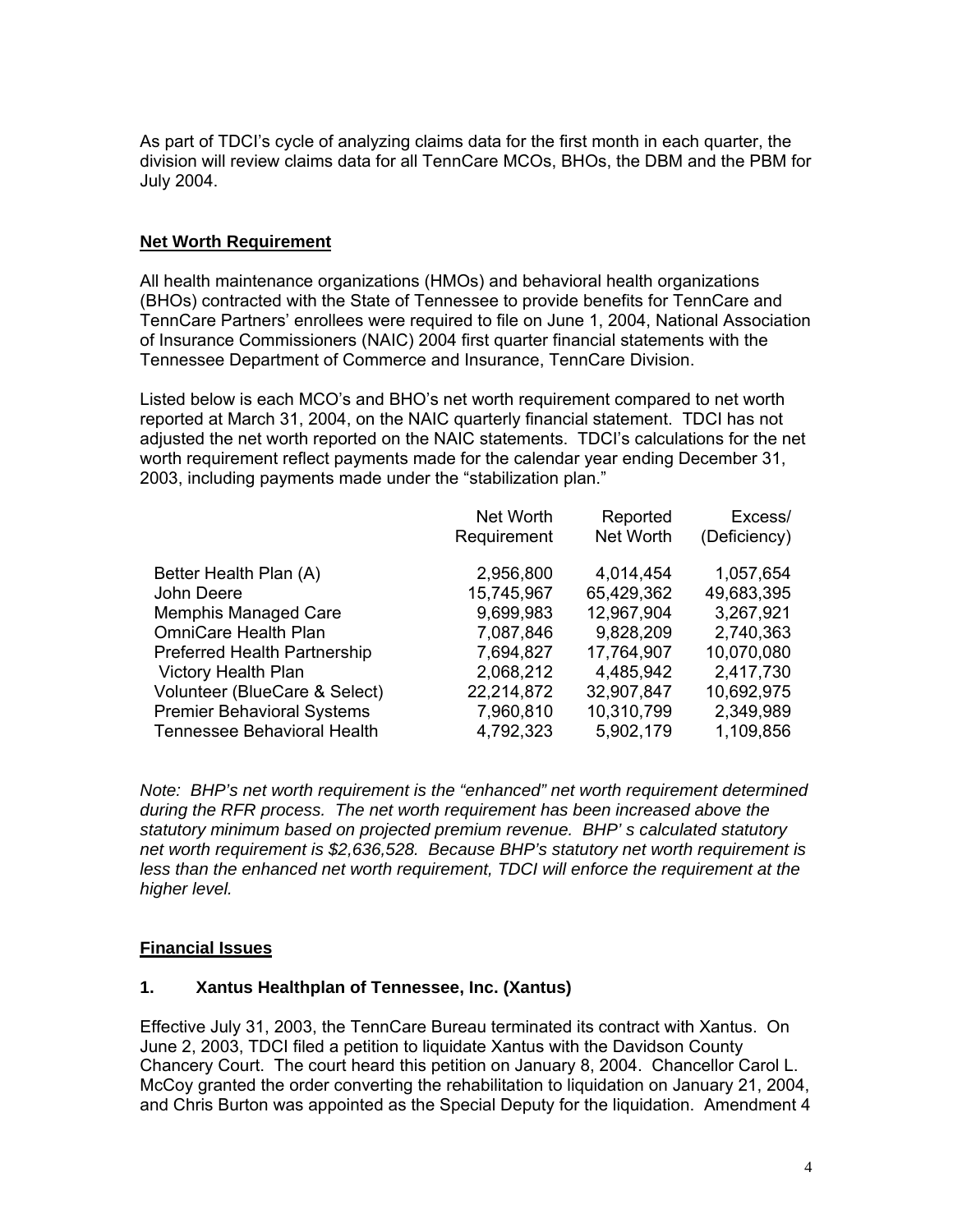to the Contractor Risk Agreement provided for the TennCare Bureau to continue funding claims with dates of service after March 31, 1999, through July 31, 2003 (the "run-out claims") and the reasonable and necessary administrative costs for processing these claims after July 31, 2003. During the period August 1, 2003, through January 20, 2004, Xantus paid approximately \$26.7 million for run-out claims.

Mr. Burton is currently in the process of securing the remaining assets of Xantus and developing procedures for the distribution of assets. The deadline for the submission of Proofs of Claim against Xantus was May 14, 2004.

## **2. Access MedPlus (TCCN)**

Because TCCN was unable to cure statutory and contractual financial and claims processing deficiencies, the state terminated its contract on October 31, 2001.

On October 18, 2001, the Chancery Court of Davidson County issued an Order of Seizure of TCCN by TDCI to take possession and control of all of the property, books, documents, assets and the premises of TCCN. The Order also set a hearing on TDCI's request for liquidation or rehabilitation of TCCN to be held on November 2, 2001. On October 20, 2001, the TennCare Bureau moved TCCN's TennCare enrollees to the TennCare Select plan.

On November 2, 2001, the Chancery Court of Davidson County entered a Liquidation Order for TCCN. The order established that all claims must be received by March 1, 2002, at 4:30 p.m., CST. Courtney Pearre, Esq., appointed Supervisor since May 10, 2001, was named the Commissioner's Special Deputy for the purposes of liquidation.

Before liquidation, the management company, Medical Care Management Company ("MCMC"), a wholly-owned subsidiary of Access Health Systems ("Access"), transferred approximately \$5.7 million from the assets of TCCN to the accounts of the MCMC. The Chancery Court issued an order granting injunctive relief restraining the management company from removing any of the \$5.7 million. Access subsequently filed bankruptcy. Recently, the Bankruptcy Court entered an order that allows the Special Deputy Liquidator to proceed to recover the \$5.7 million in Chancery Court. Such a petition was filed in Chancery Court. The Creditors Committee for the bankruptcy estate filed a motion to modify the Bankruptcy Court's order. The Special Deputy Liquidator filed papers in opposition to the Creditors Committee's motion.

Chancellor Lyle found for the liquidation that the \$5.7 million had been wrongfully transferred from TCCN accounts and that such action created a constructive trust for the funds while in the hands of Access. Chancellor Lyle ordered the \$5.7 million returned to TCCN accounts. Various creditors of Access and the bankruptcy estate are seeking an appeal of Chancellor Lyle's ruling in the Tennessee Court of Appeals. Briefs were submitted to the Court at the end of January 2004.

With the resolution of these issues, the Special Deputy Liquidator will petition for a distribution of the remaining assets of TCCN. As of June 21, 2004, disbursements of \$39,568,193 have been made against a total debt of \$76,095,315, or 52 cents of every dollar owed to providers.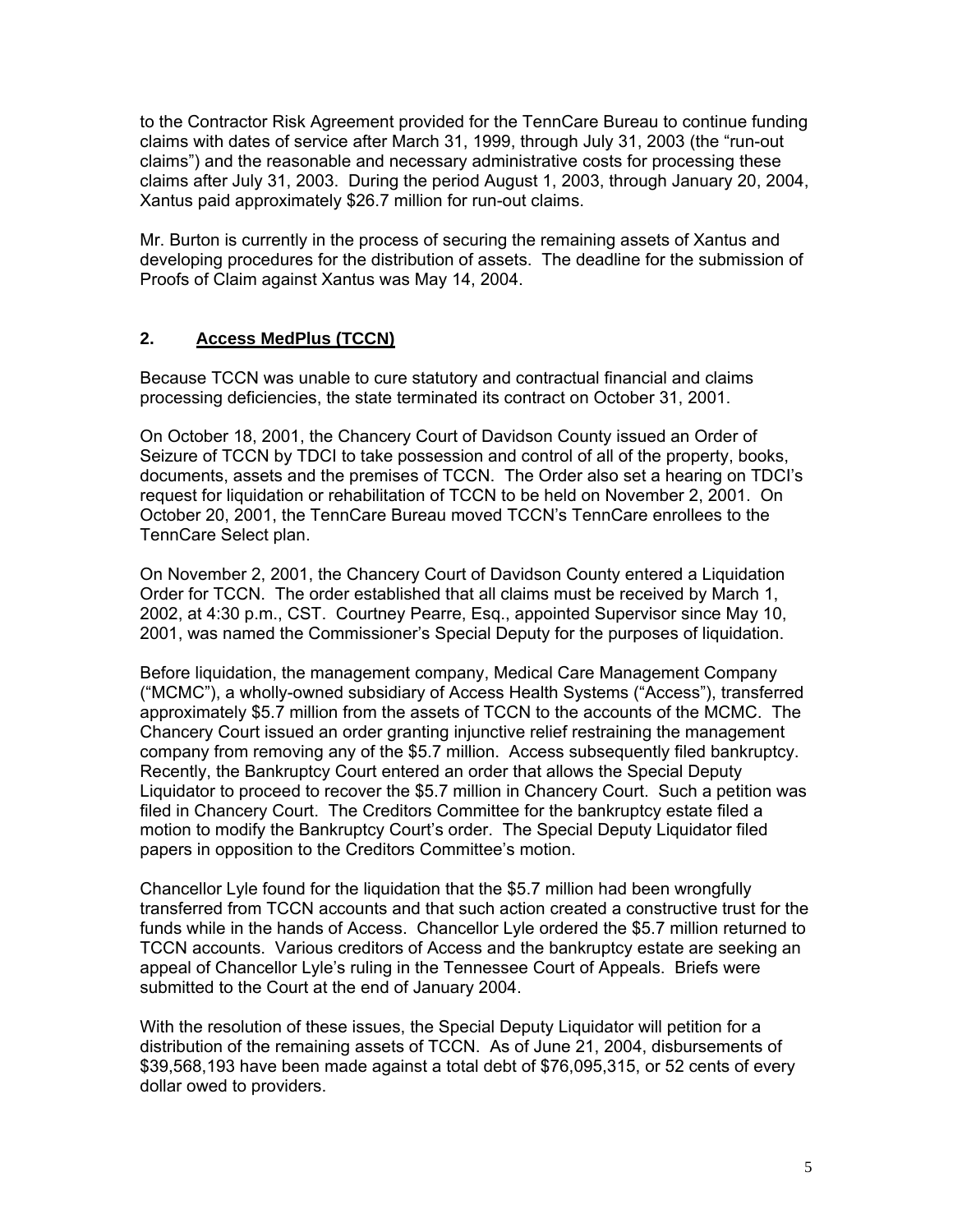## **3. Universal Care of Tennessee (Universal)**

On September 13, 2002, Universal was placed under the Administrative Supervision of the Commissioner of Commerce and Insurance as a result of the company's financial and claims processing operations problems. On December 31, 2002, Universal was again placed under an Agreed Order of Supervision through June 30, 2003.

At March 31, 2003, Universal reported net worth of \$6,451,709, a deficiency of \$1,216,126 below the statutory net worth requirement. Universal's reported net worth included a \$54,436,971 receivable from the TennCare Program, which the state disputes. As a result, this receivable was not included in the calculation of net worth. Universal's adjusted statutory net worth at March 31, 2003, was (\$47,985,262), a statutory net worth deficiency of \$55,653,097 below the net worth requirement.

On April 2, 2003, the TennCare Bureau notified Universal of its intent to terminate the contractor risk agreement effective June 1, 2003. Universal filed in the United States District Court for the Middle Tennessee District an application for a preliminary injunction to stop the cancellation of the contractor risk agreement. On May 30, 2003, Judge Nixon denied Universal's application for a preliminary injunction.

Also on May 30, 2003, Universal filed with the Tennessee Claims Commission a claim of \$75,000,000 against M. D. Goetz as Commissioner of the Tennessee Department of Finance and Administration and Manny Martins, Deputy Commissioner of the Tennessee Department of Finance and Administration, Bureau of TennCare.

TDCI filed a petition to liquidate Universal with the Davidson County Chancery Court on June 5, 2003. Judge McCoy granted the petition and the signed order was received July 2, 2003. Between June 1, 2003, and the liquidation order date of July 2, 2003, Universal continued to process and pay claims for dates of service April 12, 2002, through May 31, 2003.

Mr. Paul Eggers was appointed the Special Deputy Liquidator. Mr. Eggers is currently in the process of securing the remaining assets of Universal and developing procedures for the distribution of assets. The deadline for the submission of Proofs of Claim against UCOT was June 15, 2004.

CMS approved a contract between TennCare and Universal Care of Tennessee in Liquidation for TennCare to pay the HMO in liquidation for processing Universal claims with dates of service on and after April 12, 2002. Universal Care of Tennessee in Liquidation has contracted with the company' s former vendor for use of the claims processing software. A separate vendor has been contracted to process claims received for both dates of service before and after April 12, 2002. As of May 13, 2004, approximately \$5.4 million has been paid for claims with dates of service on and after April 12, 2002.

*Source of information for this section: Paul Lamb, TennCare Examiner, TennCare Division, Tennessee Department of Commerce and Insurance.*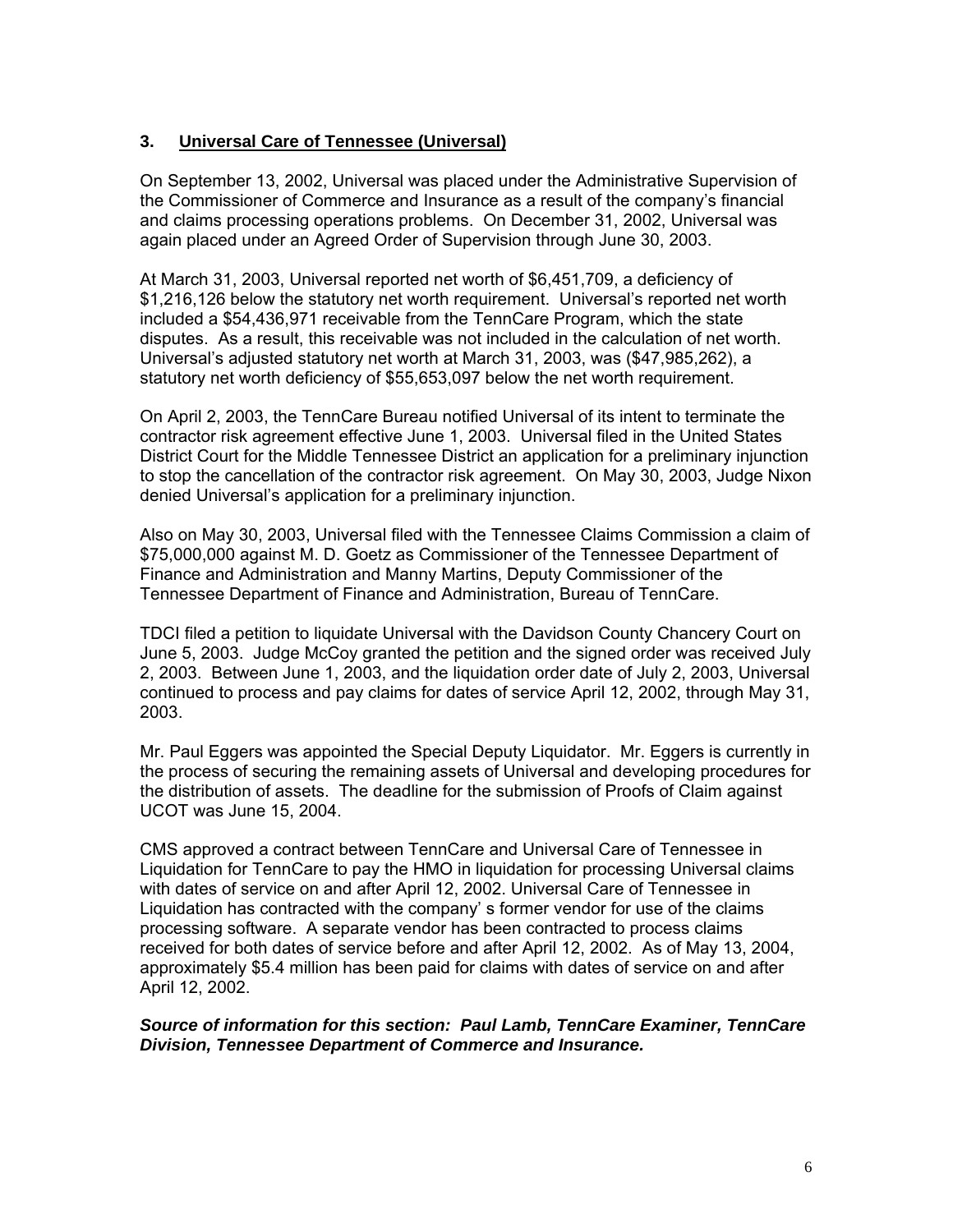## **Success of Fraud Detection and Prevention**

1. Program Integrity continues to work cases referred by MCC's (managed care contractors), local law enforcement, TBI, FBI, state agencies and the general public via Web site, faxes, letters, and phone calls via the hotline.

Results of Case Reviewer/Investigators are listed below:

|                  | Quarter | YTD    |
|------------------|---------|--------|
| Cases closed     | 8,691   | 30,326 |
| Recommended      | 3,240   | 10,446 |
| terminations     |         |        |
| <b>TPL</b> added | 322     | 779    |
| Income adjusted  |         |        |
|                  |         |        |

## **Summary of Enrollee Cases**

|  | <b>Summary Relating to Provider Cases</b> |  |
|--|-------------------------------------------|--|
|  |                                           |  |

|                         | Quarter | YTD |
|-------------------------|---------|-----|
| Cases closed            |         |     |
| Cases referred to TBI*  |         |     |
| Cases referred to HRBs* |         |     |
|                         |         |     |

 *\*The Tennessee Bureau of Investigation (TBI) MFCU (Medicaid Fraud Control <i>Unit*) and the Health Related Boards (HRBs) take the lead in cases once they are  *referred to them. TennCare's Program Integrity Unit continues to assist as requested.* 

 *One case was referred to Department of Health and Human Services after being returned from TBI MFCU.* 

2. Collections made from three sources—estate recovery, premiums not paid because of the enrollee's inaccurate reporting of income, and overpayments made for nursing facility residents because of under-reporting of income—are summarized below.

 Estate recovery legislation was passed and went into effect on August 29 ,2002 relating to decedents who are 55 years of age or older who have received Medicaid-reimbursed long term care. This program has been moved from the Long Term Care Unit to Program Integrity. Attorneys, executors, and/or responsible parties must now obtain a release from the state prior to the estate being probated. There are currently 1117 cases open with claims filed or pending.

 Effective July 1, 2004, the Estate Recovery function will be moved from Program Integrity to the TennCare Bureau.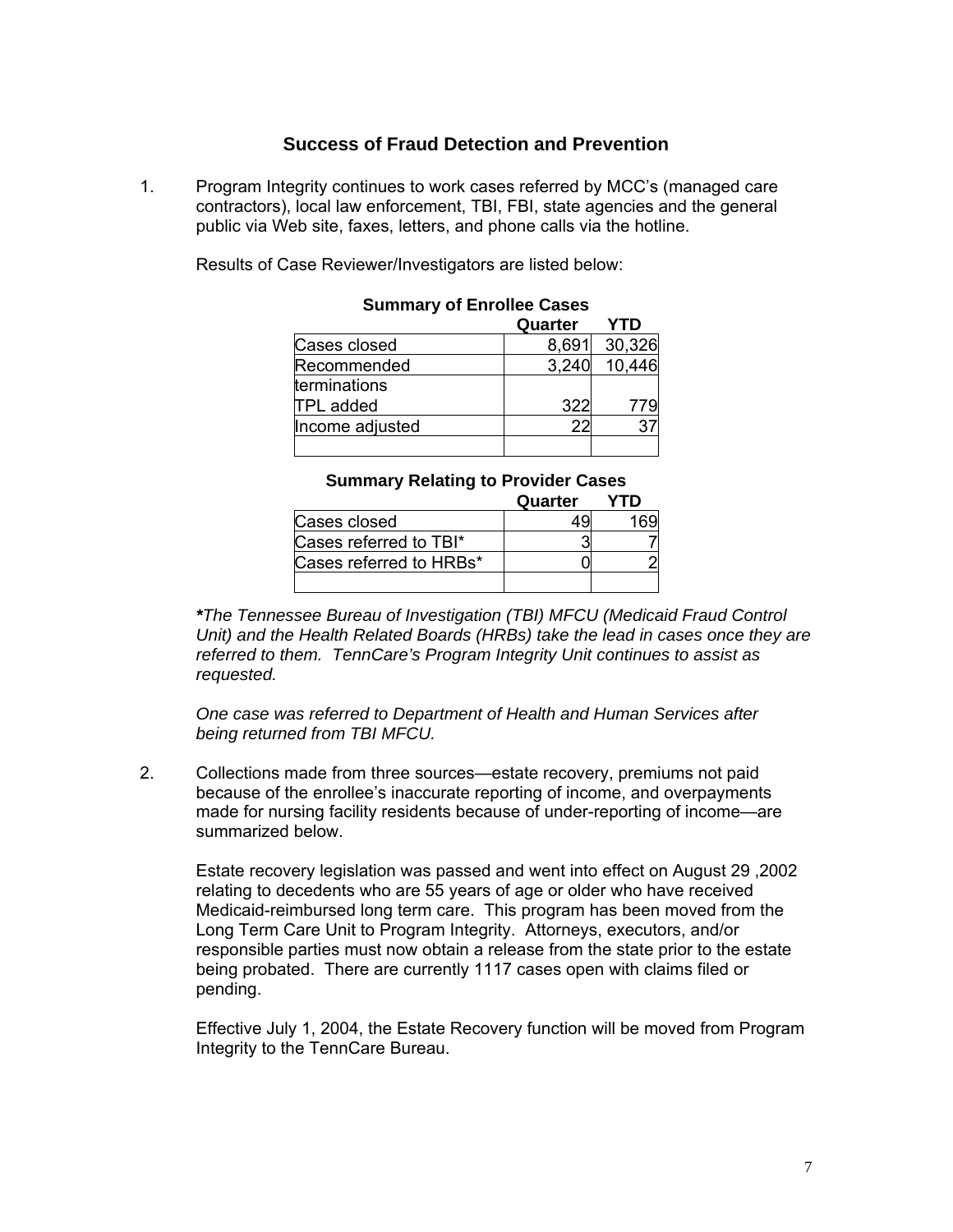*Note: A match has been completed between TennCare, Department of Health and Department of Human Services to help identify recipients who have died where TennCare has paid for nursing home care.* 

|                                         | Collections for<br><b>Quarter Ending</b><br>6/30/04 | <b>Collections</b><br><b>Year to Date</b> |
|-----------------------------------------|-----------------------------------------------------|-------------------------------------------|
| Estate recovery                         | \$2,380,961                                         | \$6,845,503                               |
| Premium underpayments                   |                                                     | 23,007                                    |
| Nursing home overpayments<br>(PA 68's)* | 366,375                                             | 964,885                                   |
| Provider recoupments                    | 164,146                                             | 463,235                                   |

## **Collections Made by Program Integrity**

 \**These collections resulted from the joint efforts of Program Integrity, TennCare Fiscal Services, and DHS.*

3. The Program Integrity Unit continued to reach out to the District Attorneys and local law enforcement agencies across the state to solicit their help and support in prosecuting recipients who commit fraud against the TennCare Program.

The drug diversion and related cases summary is as follows:

- Thirty-one new cases have been referred this quarter,
- Three convictions received on cases worked from the previous quarter.
- Currently working with law enforcement on 95 open cases of which 45 have been indicted.
- 4. The unit provided training/networking with the following org anizations during this quarter:
	- a. Memphis Probate Court
	- b. West Tennessee Working Fraud Group
	- c. Lawrence, Wayne, and Giles County Sheriff's Departments
- 5. Staff continue to work with the state's contractor, EDS, to develop the best TPL and fraud and abuse detection software system in th e nation. This new TennCare Management Information System (TCMIS) will allow Program Integrity to initiate proactive measures for identifying fraud and abuse within the TennCare system. Program Integrity will be a ble to identify outliers for both providers and recipients. The ability to create ad hoc reports will greatly improve the speed and efficiencies of the investigations. Targeted queries will be generated on a routine basis; these queries have been developed to identify potential fraudulent claims submission. The goal behind these repor ts and queries is to promote improved work efficiencies, terminate individuals who are no longer eligible for TennCare benefits and prosecute individuals who have violated federal and/or state laws.
- 6. Plans for next quarter:
	- a. Continue to improve working relations, networking and exchange of information with other state, federal and local government agencies.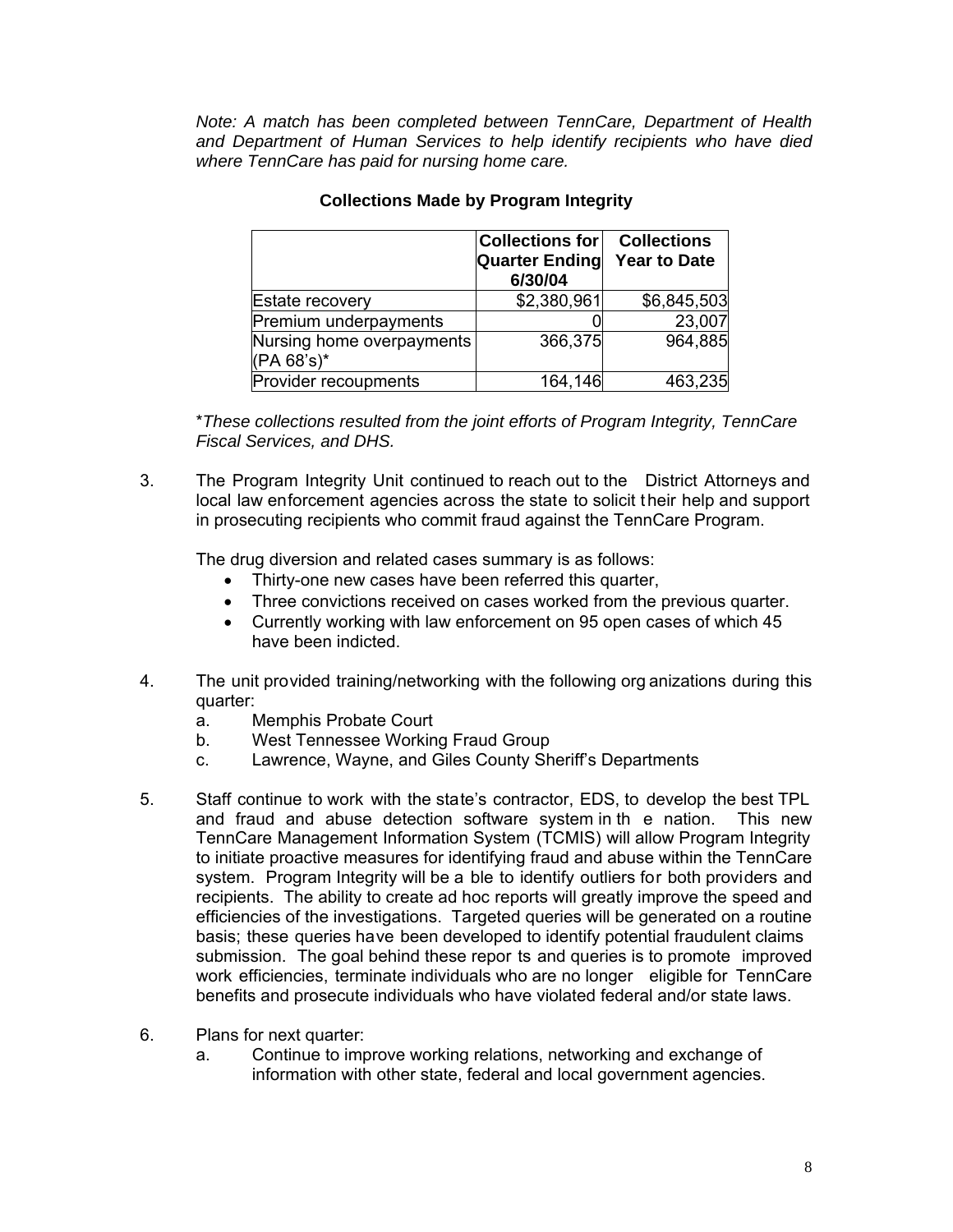- b. Continue to provide training and assistance to the MCC staff that have the responsibility to focus on fraud and abuse violations.
- c. Continue to improve and expand our collaboration efforts with federal agencies, in particular Medicare Public Safeguard Contractors, TRICARE,

and DHHS-OIG.

- d. Complete a match with Labor and Work Force Development to help identify TennCare recipients who are receiving, or are eligible to receive, insurance benefits through Workers Comp Program.
- e. Work with a TPL contractor who will be responsible for the validation of existing health insurance coverage data, identification of additional TPL coverage, subrogation for estate recovery, casualty claims, and private health insurance coverage.

 f. Continue to work with the contractor, ChoicePoint to validate eligibility information.

 g. Complete analysis of report being developed by PBM, First Health, to identify TennCare providers who are outliers as related to controlled<br>substance prescribing. prescribing.

 h. Participate in development of Medicaid Module in FID (Federal Investigative Database).

7. 2004 TennCare Legislation:

 Recent legislation by the General Assembly created the TennCare Office of Inspector General (OIG). The OIG reports directly to the Commissioner of Finance and Administration. The OIG staff will continue to work closely with the TennCare staff, the Tennessee Bureau of Investigation, and other agencies. Other changes from the legislation include:

- Definitions of TennCare *Fraud and Abuse*;
- Defines the authority of the OIG Investigates civil and criminal fraud and abuse of the TennCare program by enrollees/recipients, or any other violations as it relates to the mission of the OIG;
- Creates a Field Investigations Unit made up of law enforcement professionals to assist the OIG with the prosecution of fraud and abuse; also to be added to the OIG – attorneys, a pharmacist, and data analysts; and,

TennCare Office of Inspector General:

The following steps have been taken to establish this office, as per legislation

- A staffing plan has been submitted to the Department of Personnel for review;
- A staffing and equipment budget has been submitted to the Department of Finance;
- A work space needs assessment has been completed and submitted to General Services;
- Policies and Procedures are currently under review for possible revision;
- The Mission Statement and Goals have been rewritten to include performance measures;
- All documents/public information/letterheads/fax messages, etc., have been updated; and
- The web site information has been revised to represent the changes.